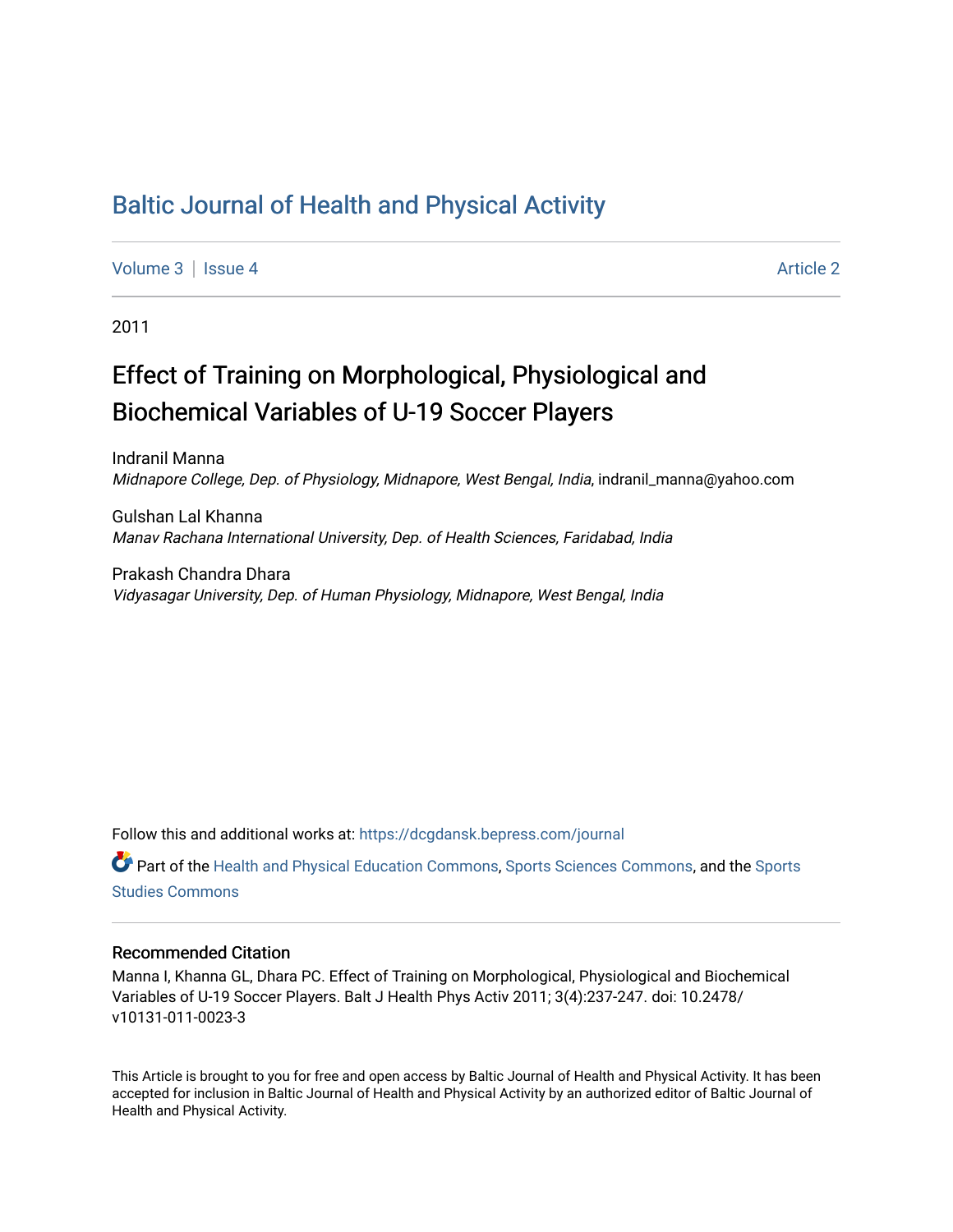

DOI: 10.2478/v10131-011-0023-3

|                                                                                                                                                                                                                                                         | <b>Effect of Training on Morphological,</b><br><b>Physiological and Biochemical Variables of U-19</b><br><b>Soccer Players</b>                                                                                                                                                                                                                                                                                                                                                                                                                          |
|---------------------------------------------------------------------------------------------------------------------------------------------------------------------------------------------------------------------------------------------------------|---------------------------------------------------------------------------------------------------------------------------------------------------------------------------------------------------------------------------------------------------------------------------------------------------------------------------------------------------------------------------------------------------------------------------------------------------------------------------------------------------------------------------------------------------------|
| <b>Authors' Contribution:</b><br>A - Study Design<br>B - Data Collection                                                                                                                                                                                | Indranil Manna <sup>1 (B, D, E, F)</sup> , Gulshan Lal Khanna <sup>2 (A)</sup> ,<br>Prakash Chandra Dhara <sup>3 (C)</sup>                                                                                                                                                                                                                                                                                                                                                                                                                              |
| C - Statistical Analysis<br>D - Data Interpretation<br>E - Manuscript Preparation<br>F - Literature Search<br>G - Funds Collection                                                                                                                      | <sup>1</sup> Midnapore College, Dep. of Physiology, Midnapore, West Bengal, India<br><sup>2</sup> Manav Rachana International University, Dep. of Health Sciences, Faridabad, India<br><sup>3</sup> Vidyasagar University, Dep. of Human Physiology, Midnapore, West Bengal, India                                                                                                                                                                                                                                                                      |
|                                                                                                                                                                                                                                                         | <b>Key words:</b> body fat, $VO_{2max}$ , anaerobic power, strength, lipid profile, soccer                                                                                                                                                                                                                                                                                                                                                                                                                                                              |
|                                                                                                                                                                                                                                                         | <b>Abstract</b>                                                                                                                                                                                                                                                                                                                                                                                                                                                                                                                                         |
|                                                                                                                                                                                                                                                         | Background:   The purpose of the study was to find out the effect of training on selected<br>morphological, physiological and biochemical variables in soccer players under 19                                                                                                                                                                                                                                                                                                                                                                          |
| <b>Material/Methods:</b>                                                                                                                                                                                                                                | years of age.<br>A total of 30 Indian male soccer players under 19 years of age (age: 16.00-18.99 yr)<br>volunteered for this study. The training sessions were divided into 2 phases (i)<br>Preparatory Phase (PP, 8 weeks) and (ii) Competitive Phase (CP, 4 weeks). The<br>training programme consisted of aerobic, anaerobic and skill development, and was<br>completed 4 hrs/day; 5 days/week. Selected morphological, physiological and<br>biochemical variables were measured at zero level (baseline data, BD) and at the end<br>of PP and CP. |
|                                                                                                                                                                                                                                                         | <b>Results:</b> A significant increase (P<0.05) in lean body mass, $VO_{2max}$ , anaerobic power, grip and<br>back strength, urea and uric acid levels; and a decrease (P<0.05) in percentage of<br>body fat, haemoglobin, total cholesterol, and LDL-C levels have been noted in PP and<br>CP when compared to BD. However, no significant change was noted in stature, body<br>mass, maximal heart rate, triglyceride and HDL-C levels of the players after the<br>training.                                                                          |
| <b>Conclusions:</b>                                                                                                                                                                                                                                     | This study would provide useful information for training and selection of soccer<br>players of under-19-year-old groups.                                                                                                                                                                                                                                                                                                                                                                                                                                |
| Word count: 6,343                                                                                                                                                                                                                                       |                                                                                                                                                                                                                                                                                                                                                                                                                                                                                                                                                         |
| Tables: 5<br>Figures: 0<br>References: 36                                                                                                                                                                                                               | Received: July 2011<br>Accepted: November 2011<br>Published: December 2011                                                                                                                                                                                                                                                                                                                                                                                                                                                                              |
| <b>Corresponding author:</b><br>Dr. Indranil Manna, Assistant Professor<br>Department of Physiology, Midnapore College<br>Midnapore-721101, West Bengal, India<br>Tel.: 0091-3222- 275847, Mobile: 0091-9474823498,<br>E-mail: indranil_manna@yahoo.com |                                                                                                                                                                                                                                                                                                                                                                                                                                                                                                                                                         |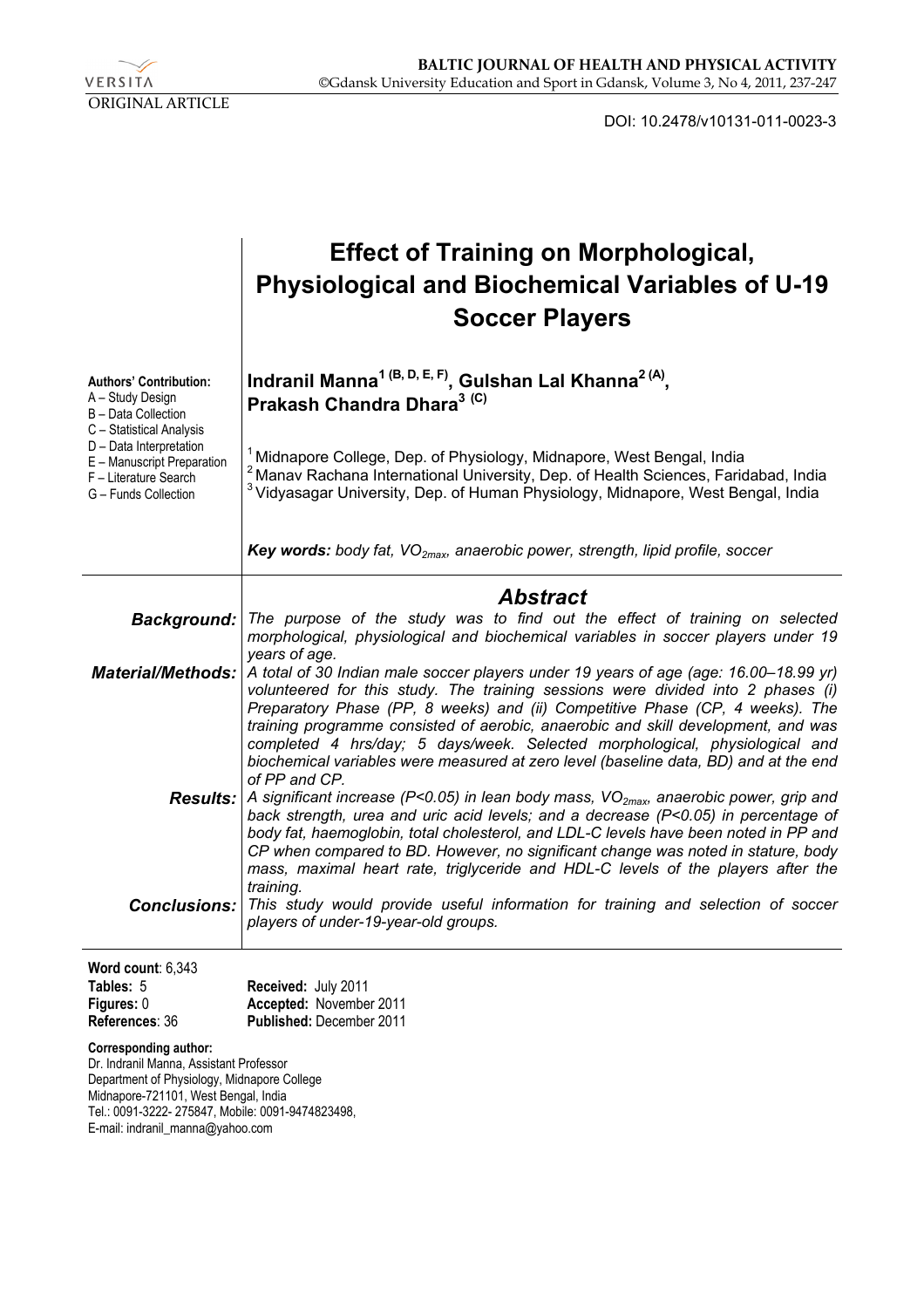# **Introduction**

Soccer (football) is unarguably the world's most popular sport. To achieve the best possible performance, training has to be formulated according to the principles of periodization [1]. The training-induced changes observed in various morphological, physiological and biochemical parameters can be attributed to appropriate load dynamics [2, 3]. Physique and body composition have an important role for playing soccer [4]. Since soccer is a physical contact sport and lots of movements and skills are involved in playing the game, a high level of physical demand is required for match play [2, 3]. As the players have to cover a big area in the ground during attack and defence, the game demands high aerobic fitness [3, 5]. A high number of accelerations and decelerations, associated with a large number of changes in the direction of play create an additional load to the muscles of soccer players, which indicates a high need for both the aerobic and anaerobic energy delivery pathways [3, 5, 6]. Moreover, power and strength, which are required during sprinting and in execution of various skills with the ball, have a great impact on the game [2, 3].

Oxygen is transported to muscles primarily by haemoglobin [7]. During aerobic exercise the demand for oxygen increases at the working muscle, so an optimum level of haemoglobin is required to perform at the highest level with high intensity. As soccer performance depends very much on the aerobic component of an athlete, the players need to maintain a normal haemoglobin level to optimise performance. The serum level of urea and uric acid are sometimes used for assessment of training related stress [8]. During soccer training these parameters may be evaluated at regular intervals to assess the training load imposed on the athlete. Lipids have important beneficial biological functions that include the use of triglycerides for energy production or as stored fat in adipose tissue and the use of cholesterol as a component, in conjunction with phospholipids of cellular membranes or in the synthesis of steroid hormones [9, 10]. Elevated plasma cholesterol concentrations have been implicated in the development of coronary artery disease (CAD) [9, 10]. Regular monitoring of this health related variables of soccer players can provide valuable information about their health, metabolic and cardiovascular status.

This study has been focused on the soccer players as the game is the most popular and played all over the world. The morphological, physiological and biochemical variables have a important role for the evaluation of training and for assessment of the players' health as well as their metabolic and cardiovascular status. There are insufficient studies in India on this aspect particularly among soccer players under 19 years of age. In view of the above, the present study has been designed.

# **Material and Methods**

#### *Subjects and Training*

A total of 30 Indian males under 19 years of age (U-19, age: 16.00–18.99 yr, 17.7  $\pm$  0.5 yr) regularly playing competitive soccer for the last 4–7 years volunteered for this study. The sportsmen were selected from a training camp at Sports Authority of India.

The players went through a training programme after taking the base line data (BD, zero level). The training sessions were divided into 2 phases: (i) Preparatory Phase (PP, 8 weeks), and (ii) Competitive Phase (CP, 4 weeks). The volume and intensities of the training components varied in each phase of training. In the preparatory phase, the volume and intensity of training gradually increased. In the competitive phase the training volume and intensity was changed according to the competition schedule. At the same time highly specified training related to soccer, practice matches and competition matches play were followed in the competitive phase. The players generally completed an average of 2 hours of training in morning sessions, which was mostly performed to improve the players' physical fitness. In the evening sessions 2 hours of technical and tactical training was given, including dribbling, tackle, set up movements, penalty corner, penalty shoot out, match practice, etc. The training sessions were conducted 5 days/week, according to the requirement of the game and the competitive demand. The training schedule, type of training, volume and intensity is shown in Table 1.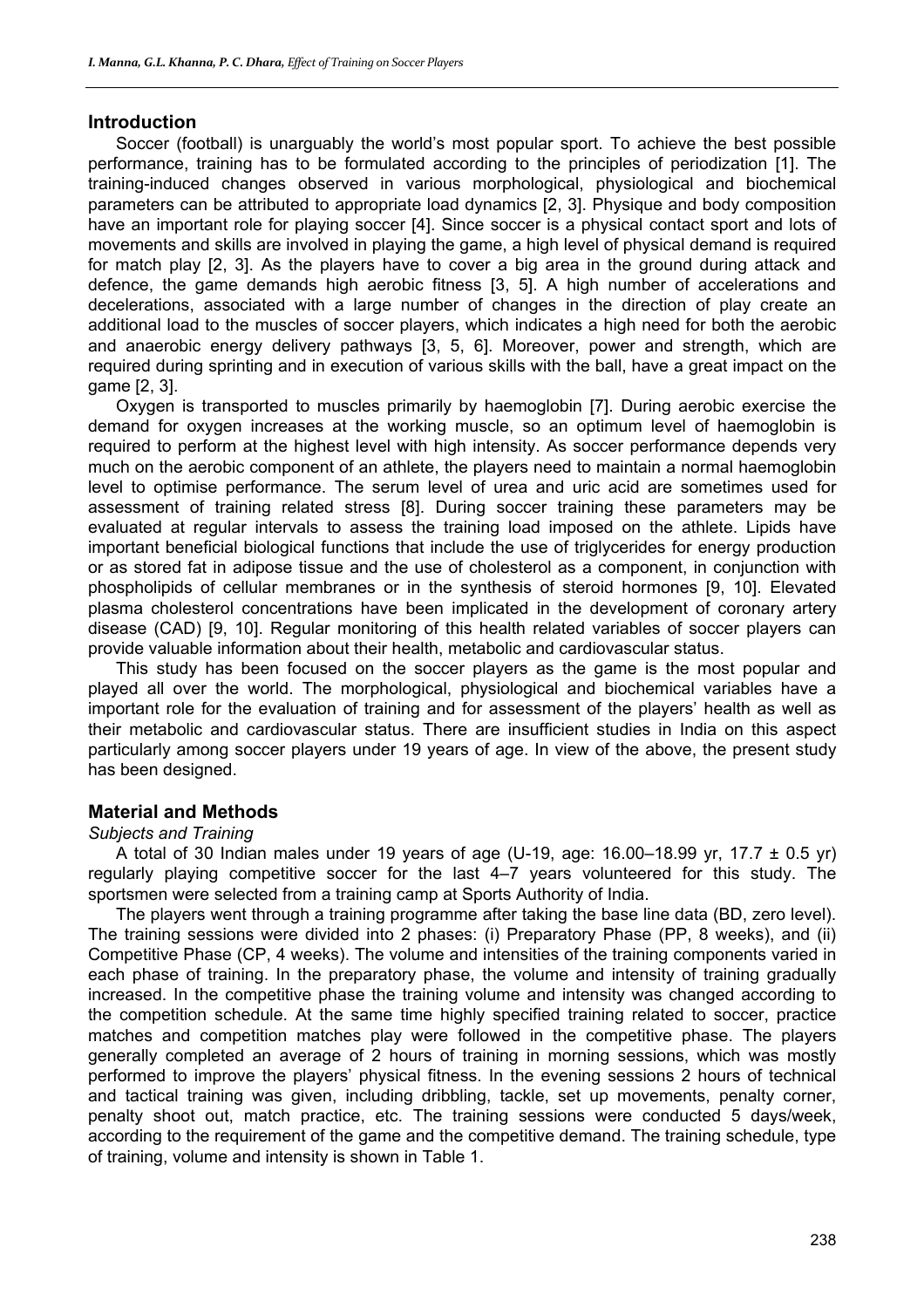|                               |               |                   |                 |                          |                          |                  |                     | Training objectives     |                               |                  |                      |                         |             |             |                           |     |   |    |    |                 |
|-------------------------------|---------------|-------------------|-----------------|--------------------------|--------------------------|------------------|---------------------|-------------------------|-------------------------------|------------------|----------------------|-------------------------|-------------|-------------|---------------------------|-----|---|----|----|-----------------|
| Athlete's name                |               | Performance       |                 |                          | Test/Standards           |                  |                     | Physical<br>preparation | Technical<br>prepara-<br>tion |                  |                      | Tactical<br>preparation |             |             | Psychological preparation |     |   |    |    |                 |
| Competition type              |               | Domestic          |                 |                          |                          |                  |                     |                         |                               |                  |                      |                         |             |             | $x \mid x$                |     | x | X  |    | x               |
|                               |               |                   |                 | Phase                    | Zero Level               | Preparatory      |                     |                         |                               |                  |                      |                         | Competitive |             |                           |     |   |    |    |                 |
|                               |               | Training<br>phase |                 | Sub-<br>phase            | <b>Baseline</b>          |                  | General preparation |                         |                               |                  | Specific preparation |                         |             |             | PC<br>Competition         |     |   |    |    |                 |
|                               |               |                   | Strength        |                          | $\overline{\phantom{a}}$ | AA               |                     |                         |                               | Maximal Strength |                      |                         |             |             | Power                     |     |   |    |    |                 |
| Periodization                 |               |                   | Endurance       |                          | $\overline{\phantom{0}}$ |                  |                     | Aerobic                 |                               |                  | Anaerobic            |                         |             |             | Ergogenesis               |     |   |    |    |                 |
|                               |               |                   | Speed           |                          | ÷,                       |                  |                     | Specific high           |                               |                  |                      |                         |             | Specific    |                           |     |   |    |    |                 |
|                               |               | Skill Acquisition |                 | $\overline{\phantom{a}}$ |                          |                  | Foundation          |                         |                               | Advanced         |                      |                         |             | Stimulation |                           |     |   |    |    |                 |
|                               |               | Macro cycles      |                 | -                        |                          |                  |                     | $\mathfrak{p}$          |                               |                  |                      | 4<br>3                  |             |             |                           |     |   |    |    |                 |
|                               |               |                   | Micro cycles    |                          | $\overline{\phantom{0}}$ |                  |                     | $\overline{2}$<br>3     | 4                             |                  | 5                    | 6                       |             |             | 8                         |     | 9 | 10 | 11 | $\overline{12}$ |
|                               | Peaking index |                   |                 | ÷                        | 4<br>4                   |                  |                     |                         | 3                             | $\overline{2}$   |                      |                         |             |             |                           |     |   |    |    |                 |
|                               | Testing dates |                   |                 |                          | X                        |                  |                     |                         |                               |                  |                      |                         |             |             | X                         |     |   |    |    | X               |
|                               |               |                   | $\%$            |                          |                          |                  |                     |                         |                               |                  |                      |                         |             |             |                           |     |   |    |    |                 |
|                               | Volume        |                   | 100             | 1                        | $\overline{\phantom{0}}$ | 80-90%<br>70-90% |                     |                         |                               | 70%              | 60-70%               |                         |             |             |                           |     |   |    |    |                 |
|                               | Intensity     |                   | 90              | $\overline{2}$           | ٠                        | 70-80%<br>80-90% |                     |                         |                               |                  | 80%                  | 80-90%                  |             |             |                           |     |   |    |    |                 |
| Peaking                       |               |                   | 80              | 3                        | $\overline{\phantom{a}}$ | 70-75%           |                     |                         |                               | 80%              | >90%                 |                         |             |             |                           |     |   |    |    |                 |
| Training factors<br>Tech prep |               | 70<br>Phys prep   |                 | $\overline{\mathbf{4}}$  | ۰                        | 50-55%           |                     |                         |                               | 40-45%           |                      |                         |             |             | 30%                       | 30% |   |    |    |                 |
|                               |               |                   | 60              | 5                        | $\overline{\phantom{0}}$ | 40-45%           |                     |                         | 40-45%                        |                  |                      |                         |             | 35%         | 35%                       |     |   |    |    |                 |
| Tact prep                     |               |                   | 50              |                          | $\overline{a}$           | 10%              |                     | 10%                     |                               |                  | 35%                  | 35%                     |             |             |                           |     |   |    |    |                 |
| Psych prep                    |               | 40                |                 | $\overline{\phantom{a}}$ |                          |                  |                     |                         | 10%                           |                  |                      |                         | 20%         | 30-35%      |                           |     |   |    |    |                 |
|                               |               |                   | 30              | Peaking                  |                          |                  |                     |                         |                               |                  |                      |                         |             |             |                           |     |   |    |    |                 |
|                               |               |                   | $\overline{20}$ |                          |                          |                  |                     |                         |                               |                  |                      |                         |             |             |                           |     |   |    |    |                 |
|                               |               |                   | 10              |                          |                          |                  |                     |                         |                               |                  |                      |                         |             |             |                           |     |   |    |    |                 |

Tab. 1. General training schedule for U-19 Soccer Players

The selected morphological, physiological and biochemical parameters were measured in the laboratory at the beginning of the training (baseline data, BD) and at the end of each training phase (Preparatory Phase, PP and Competitive Phase, CP). Each test was scheduled at the same time of day  $(t + 1$  hour) in order to minimize the effect of diurnal variation. All the experiments were performed at 25  $\pm$  1°C, with relative humidity of 60–65%. The subjects were informed about possible complications of the study, and they gave their consent. The study was conducted at Sports Authority of India and was approved of by the Ethical Committee of the Institute.

#### *Measurement of Morphological Variables*

Body mass was measured with an accurately calibrated electronic scale (Seca Alpha 770, UK) to the nearest 0.1 kg, and the stature with a stadiometer (Seca 220, UK) recorded to the nearest 0.5 cm [11]. Body density was estimated from the sum of the skin-folds based on the standard procedure [12]. The skin fold measurement was taken from four different sides of the body (biceps, triceps, sub-scapular and suprailiac) using the skin fold calliper (Holtain Limited, UK) on the right side of the body:

BD = 1.1620-0.0630 log (biceps + triceps + subscapular + suprailliac)

The estimated percentage body fat was calculated using standard equation [13]:

Body fat 
$$
(\%) = (495 / Body density) - 450
$$

Lean body mass (LBM) was calculated by subtracting fat mass from total body mass [13]:

Fat mass (kg) = [Body mass (kg)  $\times$  Body fat (%)] / 100

LBM  $(kg)$  = Body mass  $-$  Fat mass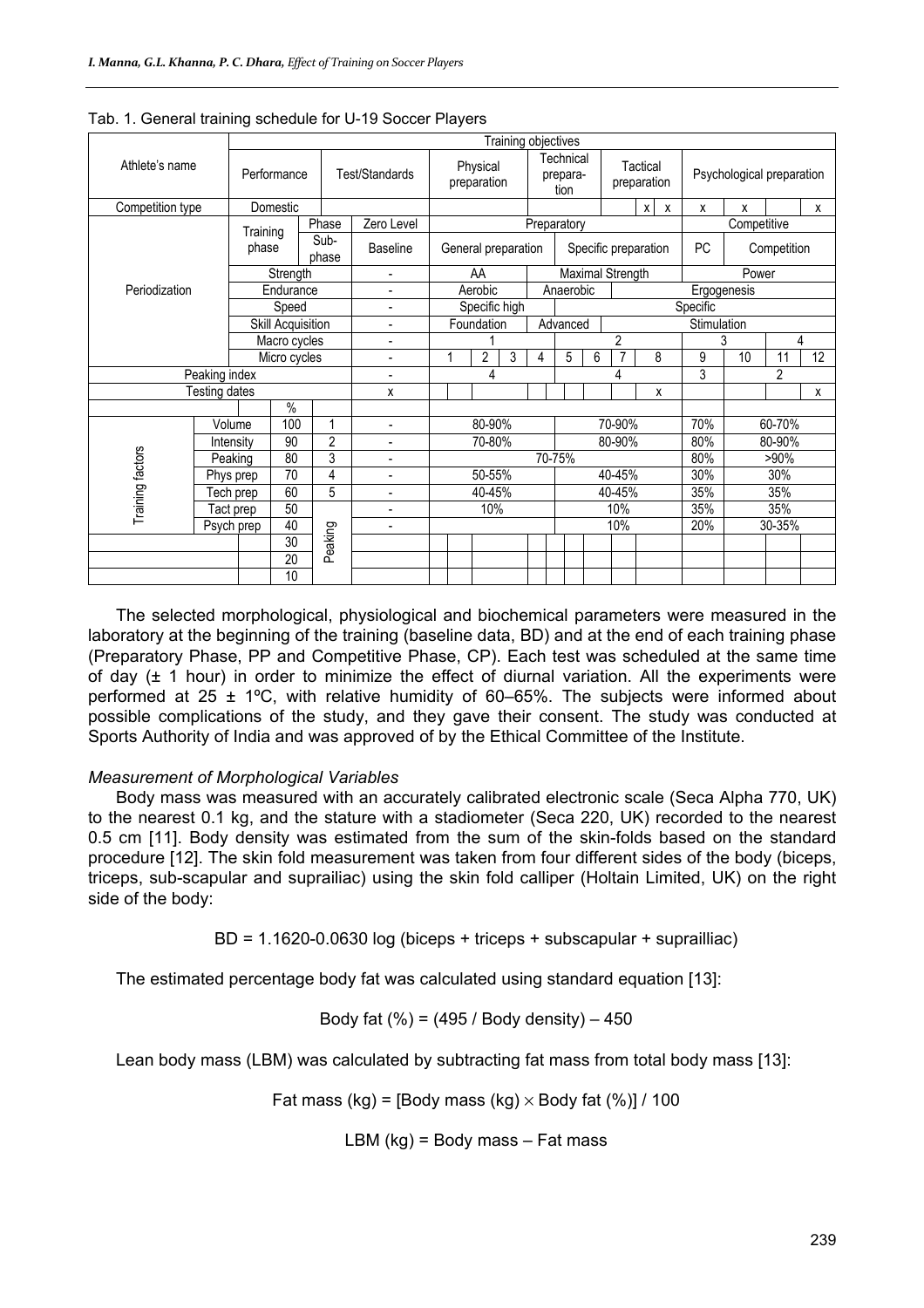# *Measurement of Physiological Variables*

# Determination of maximum oxygen consumption  $(VO_{2max})$  and heart rates

The direct assessment of maximal aerobic capacity was achieved using a metabolic analyzer (Oxycon Champion, Jaeger, Germany) and a treadmill (Jaeger LE 500; Jaeger, Germany). Subjects were fitted with a face mask which was connected to an automated gas analyzer. This analyzer sampled the expired air containing oxygen and carbon dioxide, and through a series of calculations, oxygen consumption was determined [14]. The subject was instructed to avoid heavy food intake and exercise at least 2 hrs before the treadmill test. The treadmill was attached to a computerized metabolic analyzer. The detailed procedure of the test was explained to the subjects and the demonstration of the test was shown to them. Subjects were given a trial run on a treadmill at 0% gradient and at 4km  $\cdot$  h<sup>-1</sup>, 5km  $\cdot$  h<sup>-1</sup>, 6km  $\cdot$  h<sup>-1</sup>, and 8km  $\cdot$  h<sup>-1</sup> for 2 minutes at each speed, with the face mask attached to the mouth-piece. Then the subject was asked to stand on the treadmill with the face mask attached to the mouth-piece, while the treadmill was stationary. Expired gases were sampled breath-by-breath and measured from a mixing chamber using a computerized metabolic analyzer. The heart rate, oxygen consumption, carbon dioxide production, pulmonary ventilation and respiratory quotient (RQ) were recorded while the subject was standing on the treadmill. The initial speed and the inclination of the treadmill were  $8km \cdot h^{-1}$  and  $2\%$  respectively. The speed was increased by  $2km \cdot h^{-1}$  every 2 minutes, until volitional exhaustion (RQ>1.0). Oxygen consumption, heart rate, respiratory quotient (RQ) were monitored in every 30 seconds. When the subject's heart rate levelled off, prior to the final exercise intensity at the value of at least 95% of the predicted maximum heart rate and his respiratory exchange ratio was greater than 1.0, the observed  $VO<sub>2</sub>$  was considered as  $VO<sub>2max</sub>$ . During recovery the treadmill speed was gradually slowed down and stopped, and all the above physiological variables were monitored. The heart rate during exercise and recovery was also measured using Sport Tester (Polar, Finland). The Sports Tester can measure heart rate in 5 sec. intervals. The first minute recovery heart rate was recorded one minute after the cessation of exercise.

#### Measurement of anaerobic power

The Wingate Anaerobic Test (WANT) was performed using a cycle ergometer (Jaeger LE 900; Jaeger, Germany) following a standard methodology [15]. The subject was instructed to avoid heavy food intake and exercise at least 2 hrs before the test. The detailed procedure of the test was explained to the subjects and the demonstration of the test was shown to them. The subject was asked to follow the instructions of the investigator during the experiment. The subject was given a trial on cycle ergometer. The test requires the subject to pedal a mechanically braked bicycle ergometer for 30 seconds at an "all out" pace. The individual is advised to complete a warm-up for 3–5 minutes followed by a recovery cool down for 1–2 minutes. On commencing the test (usually by a verbal signal from the tester), the individual pedalled "all out" with no resistance. Within 3 seconds, the predetermined fixed resistance of 0.075 kg per kg body mass was applied to the flywheel and the athlete continued to pedal "all out" for 30 seconds while the load remained through out the test. A computerized counter was used to record revolutions of the flywheel in 5 second intervals, although the actual test was performed for 30 seconds. Anaerobic power was measured using the software supplied by Jaeger, Germany.

#### Measurement of back and grip strength

The back and grip dynamometers (Senoh, Japan) were used to record the strength of the back and grip muscles following a standard method [11]. For measurements of back strength, one hand of the subject gripped over and the other under the bar. The hands were spread to the width of shoulders. The trunk was flexed only slightly forward (10°–15°) at the hip joints. The body weight was balanced on the feet, which were placed about 15 cm apart. The knees were kept straight throughout the lift. The lift was performed steadily upwards, without jerking. The subjects were not allowed to lean backwards on the heels. It was ensured that the back was almost straight at the end of the lift. For measurement of grip strength the dryness of the hand and the instrument were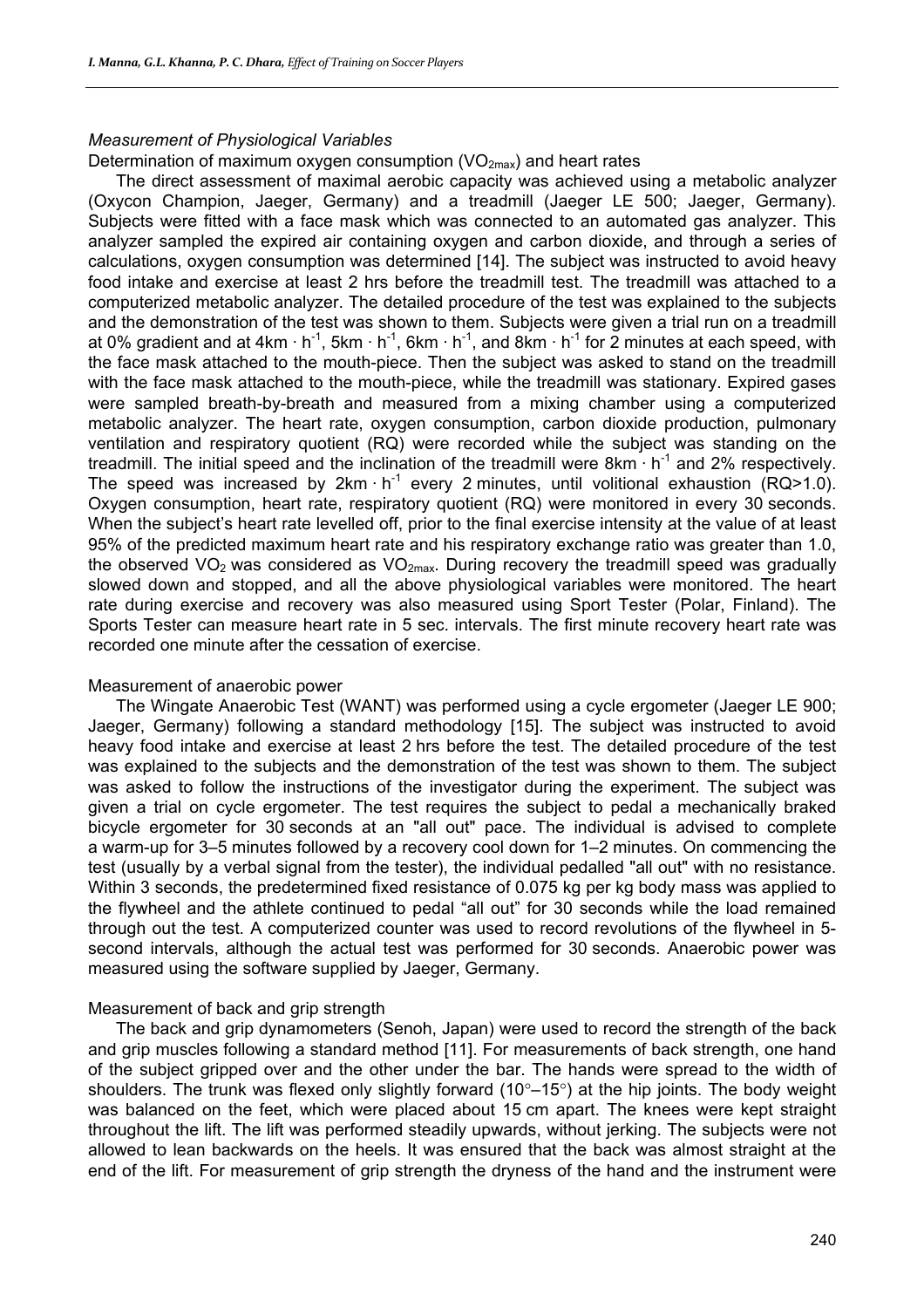ensured. The tester set the pointer to zero and placed the dynamometer in the subject's hand, with the dial against the palm and the larger (concave) pressing edge in the "heel" of the palm. The posture and positioning of the subjects tested were according to the standard method [11]. The data was obtained with the elbow at 90 $^{\circ}$  flexion, shoulder at 0 $^{\circ}$  flexion and wrist between 0 $^{\circ}$  and  $15^{\circ}$  of ulnar and radial deviation. The subject squeezed sharply and steadily as much as possible, making certain that no part of the arm touched the body. For both back and grip strength test three trials were allowed with an interval of two minutes. The test was repeated in case any other deviation from proper procedure was noted. The highest reading of the three trials was recorded in kilograms.

### *Measurement of Biochemical Variables*

5 ml of venous blood was drawn from an antecubital vein after a 12-hours fast and 24 hours after the last bout of exercise for the subsequent determination of selected biochemical parameters. The biochemical parameters were measured using standard methodology. All the reagents were supplied by Boehringer Mannhein, USA. Haemoglobin was measured using Cyanmethaemoglobin method [16]. Serum urea [17] and uric acid [18] were determined calorimetrically. Serum triglycerides [19], serum total cholesterol (TC) [20] and high-density lipoprotein cholesterol (HDL-C) [20] were determined by the enzymatic method. Low-density lipoprotein cholesterol (LDL-C) was indirectly assessed following a standard equation [21].

### *Statistical Analysis*

All the values of morphological, physiological and biochemical variables were expressed as mean and standard deviation (SD). Analysis of Variance (ANOVA) with repeated measures followed by multiple comparison (Post Hoc) tests was performed to find out the significant difference in selected morphological, physiological and biochemical variables in different training phases. Pearson's correlation coefficient was performed to find out the relationship between the players' morphological, physiological and biochemical parameters. In each case the significant level was chosen at 0.05 levels. Accordingly, a statistical software package (SPSS) was used.

# **Results**

#### *Effect of Training on Morphological Characteristics of U-19 Soccer Players*

A significant (P<0.05) reduction in percentage of body fat was noted in the preparatory and competitive phase of training when compared to the soccer players' base line data. In addition, when comparing base line data with that of the preparatory phase and the competitive phase, a significant (P<0.05) increase in LBM was noted among the players. However, no significant difference was observed in the players' stature and body mass after the training programme (Table 2).

| <b>Parameters</b> | F ratio (df)      | BD             | <b>PP</b>            | СP                     |
|-------------------|-------------------|----------------|----------------------|------------------------|
| Stature<br>(cm)   | $0.22NS$ (2, 89)  | $171.7 + 4.7$  | 171.7 $NS + 4.7$     | $171.7NS + 4.7$        |
| Body Mass (kg)    | $2.65NS$ (2, 89)  | $58.9 + 4.9$   | $57.7NS + 4.6$       | $57.1NS + 4.6$         |
| Body Fat (%)      | 4.92* (2, 89)     | $14.3 \pm 2.3$ | $13.4^* + 2.9$       | $13.0^{\circ} \pm 1.3$ |
| $LBM$ (kg)        | $3.12^{*}(2, 89)$ | $47.1 + 4.1$   | $48.3^{\circ}$ + 4.1 | $48.7^* + 4.4$         |

Tab. 2. Effect of training on morphological characteristics of U-19 soccer players

*ANOVA followed by multiple comparison (Post Hoc) tests was performed. Each value represents mean ± SD. N= 30. F.05 (2, 89) = 3.11. Computed using alpha = 0.05; \* when compared to BD, df= degree of freedoms, NS= not significant, BD= Base Line Data, PP= Preparatory Phase, CP= Competitive Phase, LBM= lean body mass.*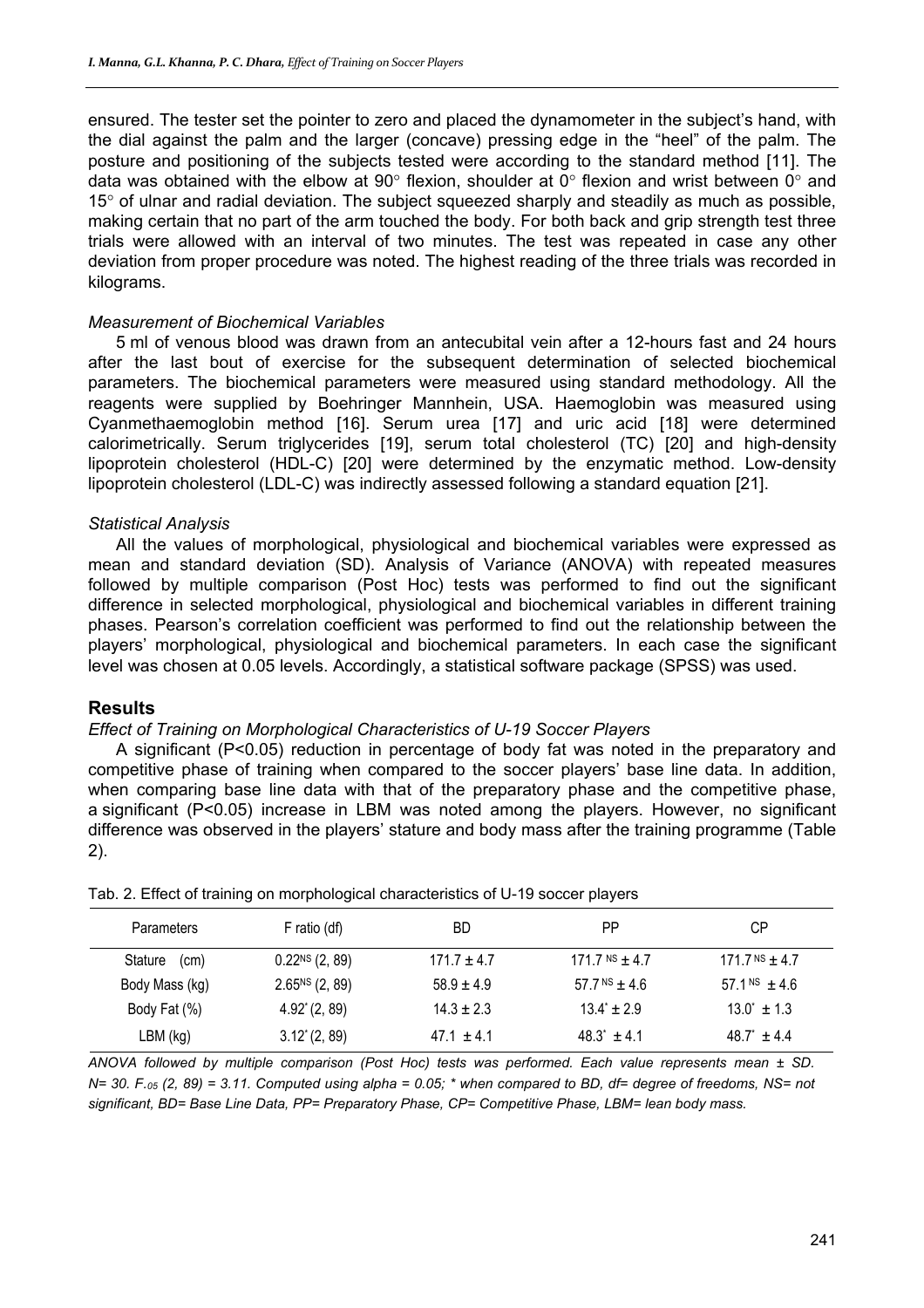### *Effect of Training on Physiological Characteristics of U-19 Soccer Players*

In the present study, a significant increase in  $VO<sub>2max</sub>$  was observed among the soccer players when comparing base line data with that of the preparatory and the competitive phases. Heart rate recorded during recovery after maximal exercise decreased significantly (P<0.05) in the preparatory and the competitive phases of training when compared to base line data. However, no significant change was observed in the players' maximal heart rate  $(HR_{max})$  following the training programme. On the other hand, when comparing base line data with that of the preparatory and the competitive phases, a significant (P<0.05) increase in anaerobic power, back strength and grip strengths were noted among the players (Table 3).

| <b>Parameters</b>        | F ratio (df)               | BD              | PP                      | <b>CP</b>                      |
|--------------------------|----------------------------|-----------------|-------------------------|--------------------------------|
| $VO2max$ (ml kg-1 min-1) | $3.15^{*}(2, 89)$          | $58.5 \pm 2.23$ | $60.7^{\circ} \pm 3.1$  | $60.2^* \pm 4.2$               |
| HRmax (beats min-1)      | 0.93 <sup>NS</sup> (2, 89) | $189.5 \pm 3.5$ | 188.0 $NS + 4.9$        | $188.1NS \pm 5.7$              |
| RHR1 (beats min-1)       | $10.96^{*}(2, 89)$         | $155.8 \pm 4.6$ | $151.9^{\circ} \pm 3.8$ | $151.9^{\circ} \pm 4.3$        |
| $AP (W kg-1)$            | $10.30^{*}(2, 89)$         | $9.3 \pm 0.8$   | $10.4^{\circ} \pm 1.4$  | $10.6^{\circ} \pm 1.5$         |
| BST (kg)                 | $23.98^{*}(2, 89)$         | $112.2 + 4.7$   | $114.5^{\circ} \pm 4.5$ | $114.6^{\circ} \pm 4.9$        |
| GSTR (kg)                | $3.11^{*}(2, 89)$          | $31.2 \pm 3.8$  | $33.1^{\circ} \pm 3.4$  | $33.3^{\circ} \pm 3.2^{\circ}$ |
| GSTL (kg)                | $4.13^{*}(2, 89)$          | $30.5 \pm 2.8$  | $32.2^{\circ} \pm 3.8$  | $32.6^{\circ} \pm 3.2$         |

Tab. 3. Effect of training on physiological characteristics of U-19 soccer players

*ANOVA followed by multiple comparison (Post Hoc) tests was performed. Each value represents mean ± SD. N= 30. F.05 (2, 89) = 3.11. Computed using alpha = 0.05; \* when compared to BD, df= degree of freedoms, NS= not significant, BD= Base Line Data, PP= Preparatory Phase, CP= Competitive Phase, VO<sub>2max</sub> = maximal aerobic capacity, HR<sub>max</sub>= maximal heart rate, HRR1= recovery heart rate 1st min, AP= anaerobic power BST= back strength, GSTR= grip strength right hand, GSTL= grip strength left hand.* 

#### *Effect of Training on Biochemical Characteristics of U-19 Soccer Players*

A significant reduction (P < 0.05) in the haemoglobin level was noted in the preparatory and competitive phases when compared to the soccer players' base line data. On the other hand, a significant (P < 0.05) increase in serum urea was noted in the preparatory and competitive phases when compared to base line data of the players (Table 4). In addition, when comparing the preparatory phase with that of the competitive phase, a significant ( $P < 0.05$ ) increase in the serum urea level was noted among the players. Furthermore, when comparing the competitive phase with that of the base line data a significant  $(P < 0.05)$  increase in serum uric acid level was noted among the players. However, no significant change in serum uric acid level was noted in the preparatory phase when compared to base line data of the soccer players (Table 4).

| <b>Parameters</b>           | F ratio (df)       | ВD             | РP                             | СP                    |
|-----------------------------|--------------------|----------------|--------------------------------|-----------------------|
| Hemoglobin $(g \, dl^{-1})$ | $3.12^{*}(2, 89)$  | $14.0 \pm 0.6$ | $13.6^{\circ} \pm 0.6$         | $13.6^{\circ}$ ± 0.6  |
| Urea (mg $dl^{-1}$ )        | $8.89^{*}(2, 89)$  | $27.1 \pm 2.7$ | $28.0^{\circ} \pm 3.0^{\circ}$ | $31.3^{*}$ ± 2.9      |
| Uric acid (mg $dl^{-1}$ )   | $39.49^{*}(2, 89)$ | $3.5 \pm 0.5$  | 3.9 NS $\pm$ 0.5               | $3.9^{\circ} \pm 0.6$ |

*ANOVA followed by multiple comparison (Post Hoc) tests was performed. Each value represents mean ± SD. N= 30. F.05 (2, 89) = 3.11. Computed using alpha = 0.05; \* when compared to BD, df= degree of freedoms, NS= not significant, BD= Base Line Data, PP= Preparatory Phase, CP= Competitive Phase.* 

A significant reduction  $(P < 0.05)$  in the total cholesterol level was noted in the competitive phase when compared to the players' base line data. However, when comparing base line data with that of the preparatory phases no significant change was noted in the total cholesterol level among the soccer players. In addition, a significant reduction (P < 0.05) in LDL-C level was noted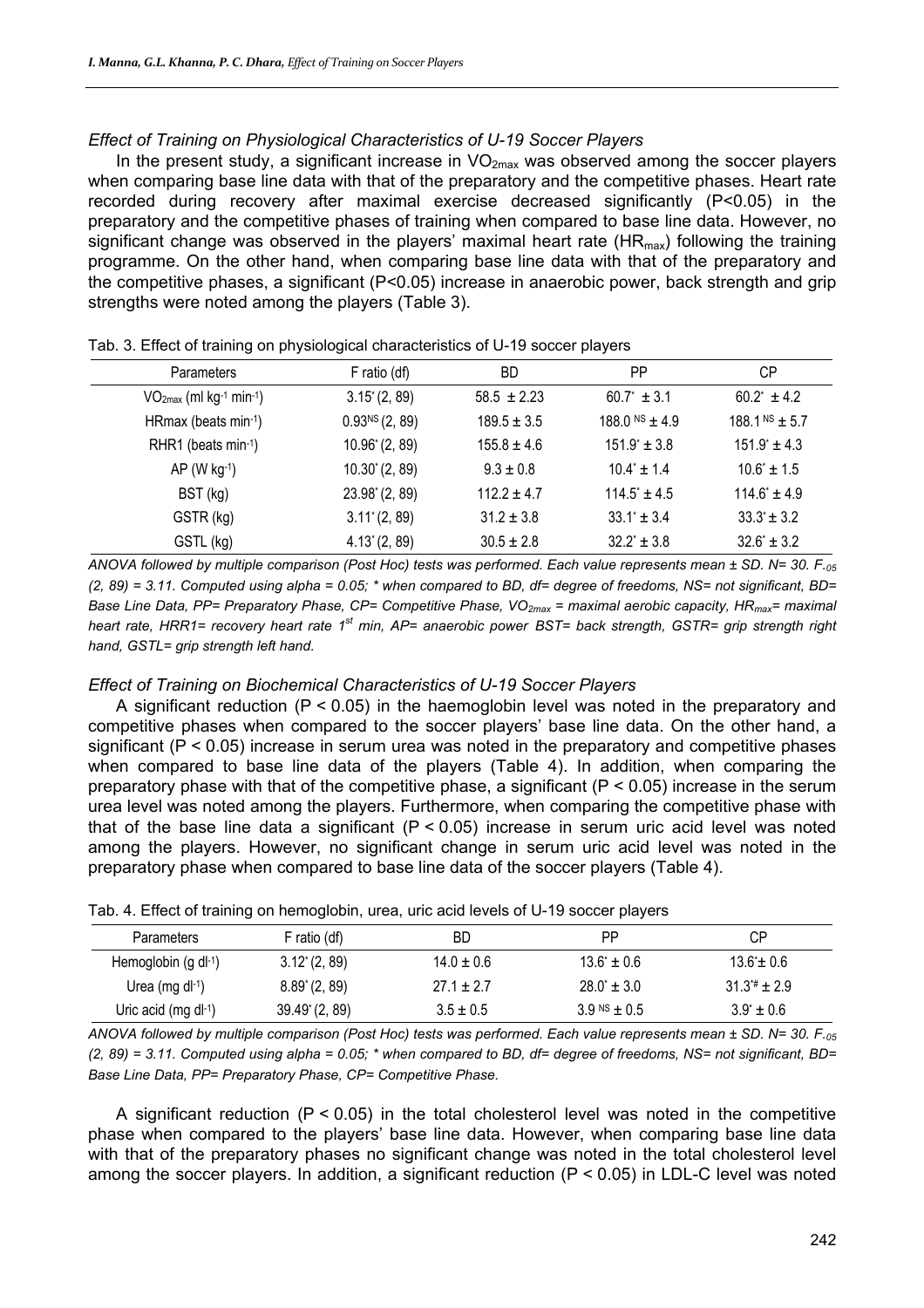in the preparatory and the competitive phases when compared to base line data of the players. However, when comparing base line data with that of the preparatory and competitive phases no significant change was noted in the triglyceride and HDLC levels among the players (Table 5).

| <b>Parameters</b>      | F ratio (df)           | BD              | РP                      | СP                      |
|------------------------|------------------------|-----------------|-------------------------|-------------------------|
| $TC$ (mg d $-1$ )      | $4.03^{*}$ (2, 89)     | $158.2 \pm 5.2$ | $156.7NS \pm 5.3$       | $155.3^{\circ} \pm 4.6$ |
| $TG$ (mg dl-1)         | $3.11^{\circ}$ (2, 89) | $64.9 \pm 5.5$  | 62.7 NS $\pm$ 5.7       | 62.2 NS $\pm$ 5.7       |
| HDLC (mg $dl^{-1}$ )   | $3.27^{\circ}$ (2, 89) | $39.2 \pm 3.1$  | 41.9 NS + 2.7           | 42.0 NS $\pm$ 2.9       |
| LDLC $(mg \, dl^{-1})$ | $3.11^{*}(2, 89)$      | $102.4 \pm 5.3$ | $101.0^{\circ} \pm 4.8$ | $100.0^{\circ} \pm 4.3$ |

Tab. 5. Effect of training on lipids and lipoproteins profiles of U-19 soccer players

*ANOVA followed by multiple comparison (Post Hoc) tests was performed. Each value represents mean ± SD. N= 30. F.05 (2, 89) = 3.11. Computed using alpha = 0.05; \* when compared to BD, df= degree of freedoms, NS= not significant, BD= Base Line Data, PP= Preparatory Phase, CP= Competitive Phase, TC= total cholesterol, TG= triglyceride, HDLC= high density lipoprotein cholesterol, LDLC= low density lipoprotein cholesterol.* 

#### *Correlation Studies*

In the present study percentage of body fat showed significant negative correlations with  $VO_{2max}$  $(r= -0.57, p<0.01)$  and anaerobic power  $(r= -0.32, p<0.01)$  of the football players. The anaerobic power showed significant positive correlations with  $VO_{2max}$  (r= 0.52, p<0.01) and back strength ( $r= 0.49$ ,  $p < 0.01$ ), and a negative correlation with the percentage of body fat ( $r= -0.32$ ,  $p < 0.01$ ) of the football players. In addition, back strength showed significant positive correlations with  $VO<sub>2max</sub>$  $(r= 0.60, p<0.01)$  and anaerobic power  $(r= 0.49, p<0.01)$ , and a negative correlation with percentage of body fat (r= -0.12) among the football players of the present study. The oxidative potentiality of an athlete is dependent on his haemoglobin level. In the present study, a significant ( $p$ <0.000) positive correlation in the players was observed between haemoglobin and  $VO<sub>2max</sub>$  $($ r= 0.40). On the other hand, HDL-C showed a significant positive correlation with VO<sub>2max</sub> (r= 0.3,  $p<0.001$ ), anaerobic power ( $r= 0.24$ ,  $p<0.01$ ), and strength ( $r= 0.3$ ,  $p<0.01$ ) of the players.

#### **Discussion**

Body size (stature and body mass) has a significant impact on soccer teams [2, 22, 23]. Tall players are recruited for goal keepers, defenders and forward positions; however, a standard height should be maintained for midfield players. Body mass is a considerable factor in soccer since body contact is essential in this game [2, 22, 24]. In this study no significant difference was observed in the stature and body mass of the soccer players after the training programme. It may be due to short duration of the training. It has been reported that short term exercise training has no significant effect on athletes' body mass [25, 26].

The percentage of body fat plays an important role for the assessment of soccer players' physical fitness [2, 23, 24, 27]. A lean body is desirable for sports like soccer [2, 23, 24, 27]. A lowbody fat may improve athletic performance by improving the strength-to-weight ratio [3, 25, 26]. Excess body fat adds to the load without contributing to the body's force-producing capacity [3, 25, 26]. A reduction (P<0.05) in percentage of body fat was noted among the players after the training. The possible reason for reduction of body fat is exercise training which increases greater utilization of fat for energetic processes [34, 35]. However, a significant increase (P<0.05) in LBM was noted in the U-19 players after the training. Similar findings were also noted by other research groups who studied soccer players and reported that percentage of body fat decreased significantly during the preparatory and competitive phase of training when compared to baseline data [3, 28]. In addition, percentage of body fat showed significant negative correlations with  $VO_{2max}$  (r= -0.57, p<0.01) and anaerobic power (r= -0.32, p<0.01) of the football players. Therefore, it can be stated that increased body fat can reduce the players' aerobic and anaerobic fitness. Soccer players can accumulate body fat in the off seasons when there is no training and lose body fat more during the preparatory phase and the competitive phase of training [25, 26]. This might be due to intensive training during the preparatory phase and a high level of performance during the competitive phase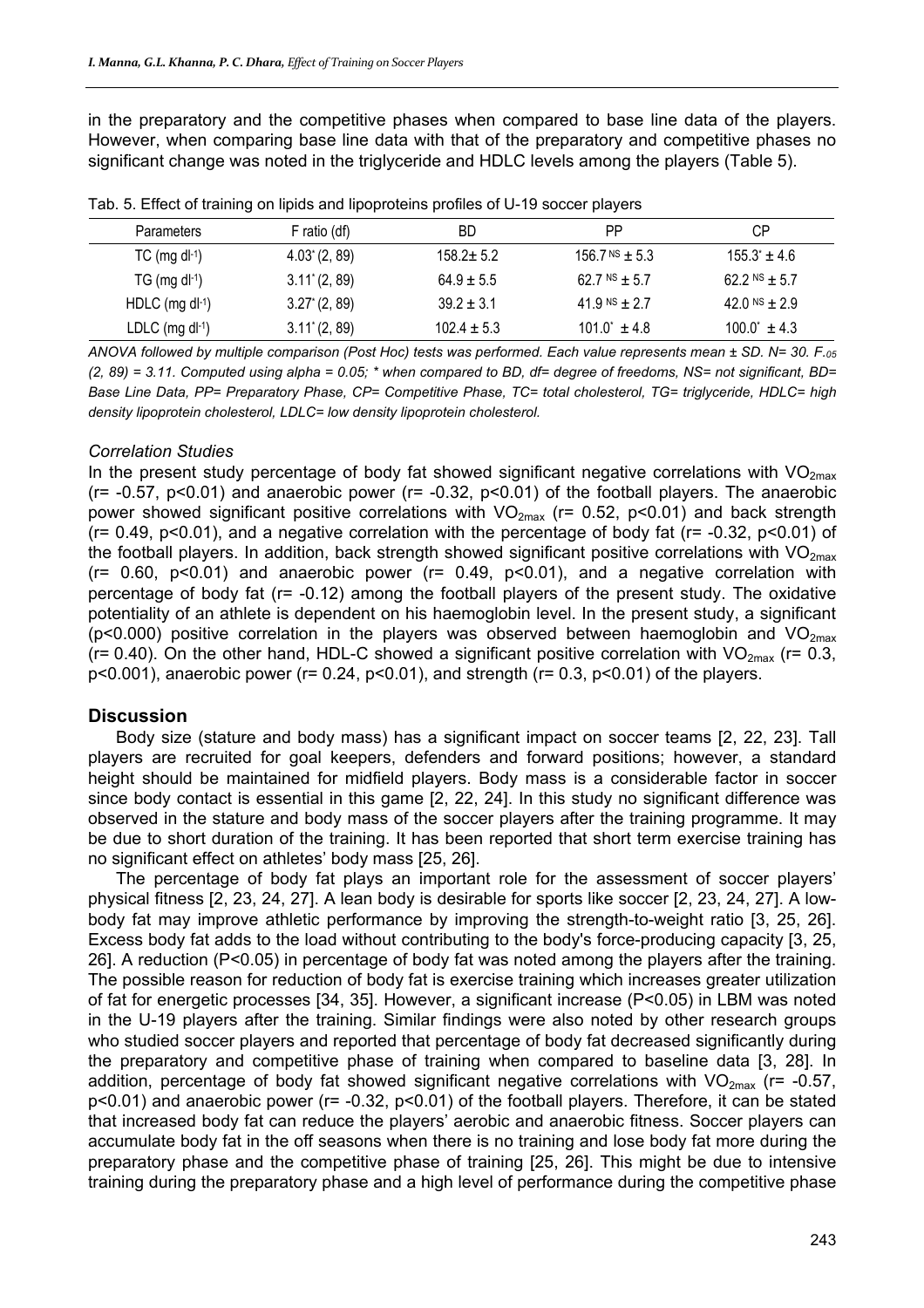[25, 26]. Before and after the season, during the interval most soccer players have their fat content increased, presumably owing to reduced aerobic activity along with nutritional and behavioural changes [25, 26]. It is advised to perform low intensity aerobic endurance exercise during the off seasons in order to reduce the excess accumulation of body fat during the off seasons.

The maximal oxygen uptake (VO<sub>2max</sub>) is the best overall measure of aerobic power [3, 5]. Aerobic capacity certainly plays an important role in soccer and has a major influence on technical performance and tactical choices [3, 25, 26]. An increase (P<0.05) in relative  $VO<sub>2max</sub>$  value was noted among the players in the preparatory phase and the competitive phases when compared with that of the baseline data. The increase in  $VO_{2max}$  after training may be due to an increase in the systemic a-v  $O_2$  difference and stroke volume, when compared to senior players [25, 26]. Moreover, these changes may result from the increased volume of endurance training in the preparatory phase [25, 26]. The aerobic endurance training enhances the activity of the cardiovascular system as well as developed oxidative capacity of he skeletal muscles, and thus oxygen delivery to the working muscle is increased [25, 26]. This is accepted as the main reason for elevation of  $VO_{2max}$  after a training programme [25, 26]. A similar observation was noted by other research groups [2, 3, 6]. The extent by which  $VO_{2max}$  can change with training also depends on the starting point [25, 26]. Other than the tactical and technical aspect of the game monitoring of VO2max is essential during the training phases, which help the coaches select players for competition.

Heart rate increases with an increase in work intensity and shows a linear relationship with work rate [14]. The highest rate at which the heart can beat is the maximal heart rate (HR<sub>max</sub>). Quick recovery from strenuous exercise is important in soccer, which involves intermittent efforts interspersed with short rests [25, 26, 29]. The heart rate recovery curve is an excellent tool for tracking a person's progress during a training program [25, 26]. A significant decrease (P<0.05) in the recovery heart rate was noted among the players after training. Exercise cardio acceleration results from release of parasympathetic inhibition at low exercise intensities and from both parasympathetic inhibition and sympathetic activation at moderate intensities [25, 26]. Nevertheless, parasympathetic activation is considered to be the main mechanism underlying exponential cardio deceleration after exercise [25, 26]. On the other hand, no significant change was noted in HR<sub>max</sub> of the players after the training. This may be due to shorter duration of the training. It has been seen that short term exercise has no significant effect on  $HR_{max}$  [25, 26]. The results of the present study suggest that the strain on the circulatory system while playing soccer is relatively high. Exercising at this intensity should provide a good training stimulus, on condition that such participation is frequent enough. Therefore, heart rate monitoring is essential during the training seasons, which also provide a data base for coaches to select players.

The game of soccer demands high anaerobic power as quick acceleration and deceleration are part of the game [2, 3]. Although most of the game is spent in low-level activity such as walking and light jogging, repeated back-to-back sprints make speed and tolerance to lactic acid an important characteristic in players [2, 3]. High anaerobic power is essential for such activities [2, 3]. Thus high anaerobic power helps the players to develop sprint quality [2, 3]. Anaerobic power represents the highest rate of anaerobic energy released [25, 26]. On the other hand, strength is the central component of a soccer training program [2, 3]. Strength of the back muscles plays a key role of fitness among soccer players, as kicking, passing, changing pace etc. are part of the game [2, 3]. Therefore, the game demands a high level of back strength. Furthermore, strength of grip muscle also has a significant impact on the performance of soccer players, which is needed for throw-in, catching or fisting the ball (goal keeping) [2, 3]. A significant increase (P<0.05) in anaerobic power and strength was noted among the soccer players after training. This may be due to training, as particularly resistance and strength training increases the gain in anaerobic power and strength of the athletes. A similar observation has been made by many researchers [2, 3, 30]. The anaerobic power showed significant positive correlations with  $VO_{2max}$  (r= 0.52, p<0.01) and back strength (r= 0.49, p<0.01), and a negative correlation with percentage of body fat (r= -0.32, p<0.01) of the football players. In addition, back strength showed significant positive correlations with  $VO_{2max}$  (r= 0.60, p<0.01) and anaerobic power (r= 0.49, p<0.01), and a negative correlation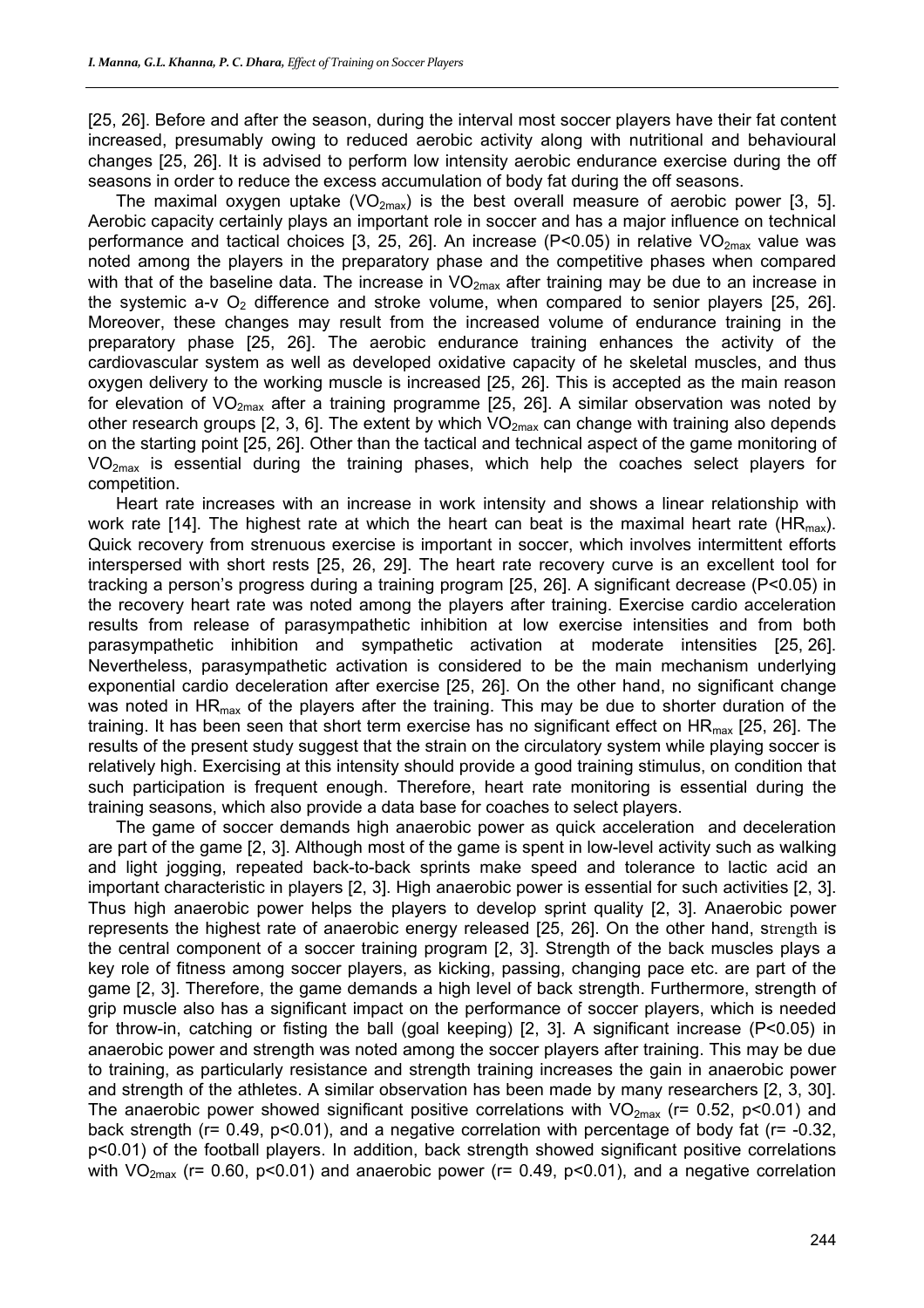with percentage of body fat (r= -0.12) among the football players of the present study. Therefore, it is suggested that high aerobic and anaerobic fitness increases the strength parameters and reduces the body fat content of the players. Studies on soccer players reported that the strength and power increased after training [2, 3]. Monitoring power and strength at regular intervals is essential during the training seasons, which help in selection of players for competitions.

Oxidative potentiality of an athlete is dependent on his haemoglobin level [25, 26]. An increase in  $VO<sub>2max</sub>$  demands a higher rate of oxygen supply [25, 26]. Oxygen is transported to muscle primarily by haemoglobin, and it is suggested that haemoglobin mass and/or concentration is related to  $VO_{2max}$  [31]. During the zero level the training load was zero. Then the training load was increased in the preparatory phase and the competitive phase; therefore, in the preparatory phase and competitive phase reduced (P<0.05) haemoglobin level was observed when compared to baseline data. Moreover, as the performance level increased in the competitive phase, the decline in the haemoglobin level became more prominent when compared with the baseline data. Similar observations have been noted by many researchers in their recent studies [31]. The decline in the haemoglobin level may be due to haemolysis [32]. In addition, exercise training induced reduction in haemoglobin concentration also may be due to haemodilution, which is a common physiological effect of endurance training and also exists among well-trained athletes due to increased plasma volume [31, 33]. The oxidative potentiality of an athlete is dependent on his haemoglobin level. In the present study, a significant (p<0.000) positive correlation was observed between haemoglobin and VO<sub>2max</sub> (r=0.40) in the players. As the haemoglobin level has a relation with VO<sub>2max</sub>, an optimum level of haemoglobin is required for better performance.

The present study showed that the level of serum urea and uric acid increased (P<0.05) after training among the players. A higher urea and uric acid level was noted in the competitive phase, when the performance level is the highest. It may be suggested that an increased level of urea and uric acid may be due to an increased intensity of training [8]. Determination of serum urea and uric acid is used as indicators of overtraining [8]. A recent study suggested that serum uric acid scavenges OH<sup>-</sup> radicals, and there is evidence that it may be an important biological scavenger against free radicals in human plasma and in skeletal muscles during and after acute hard exercise [34]. Regular monitoring of serum urea and uric acid levels can indicate a strong influence of a training session, whereas normalization of the urea and uric acid level in blood is an index of time to perform subsequent strenuous training sessions. Therefore, these parameters may be used to assess the training load imposed on the players.

Lipids and lipoprotein profile indicate an athlete's cardiovascular and metabolic status [9, 10]. Activity levels have a significant impact on athletes' lipids and lipoprotein levels [9, 10]. As the performance level increased during the preparatory phase and further to the competitive phase the level of total cholesterol and LDL-C gradually decreased  $(P< 0.05)$ . It indicates that as the training load and performance level increased, the level of total cholesterol and LDL-C gradually decreased. The possible reason for the reduction in total cholesterol and LDL-C is exercise training [9, 10, 26]. However, no significant change was noted in the triglyceride and HDL-C level after the exercise. This may be due to the short duration of the training or improper optimization of the training load. Our findings are supported by observations of other researchers in their recent studies [9, 10, 35]. Cross-sectional studies also reported an increase in HDL-C level and a decrease in triglyceride level after exercise [9, 35]. A recent study showed a significant increase in HDL-C level and a decrease in LDL-C level, with no change in triglyceride after 9 weeks of training [36]. Another study reported that 4 weeks of aerobic exercise training significantly decreased the levels of total cholesterol, LDL-C, and increased HDL-C [10]. HDL-C showed a significant positive correlation with  $VO_{2max}$  (r= 0.3, p<0.001), anaerobic power (r= 0.24, p<0.01), and strength (r= 0.3, p<0.01) of the players of the present study. This indicates that an increase in aerobic and anaerobic fitness increases the HDL-C level of the players. Therefore, regular monitoring of lipids and lipoproteins profiles of the soccer players is essential to optimize their health status, which has direct effect on the players' performance.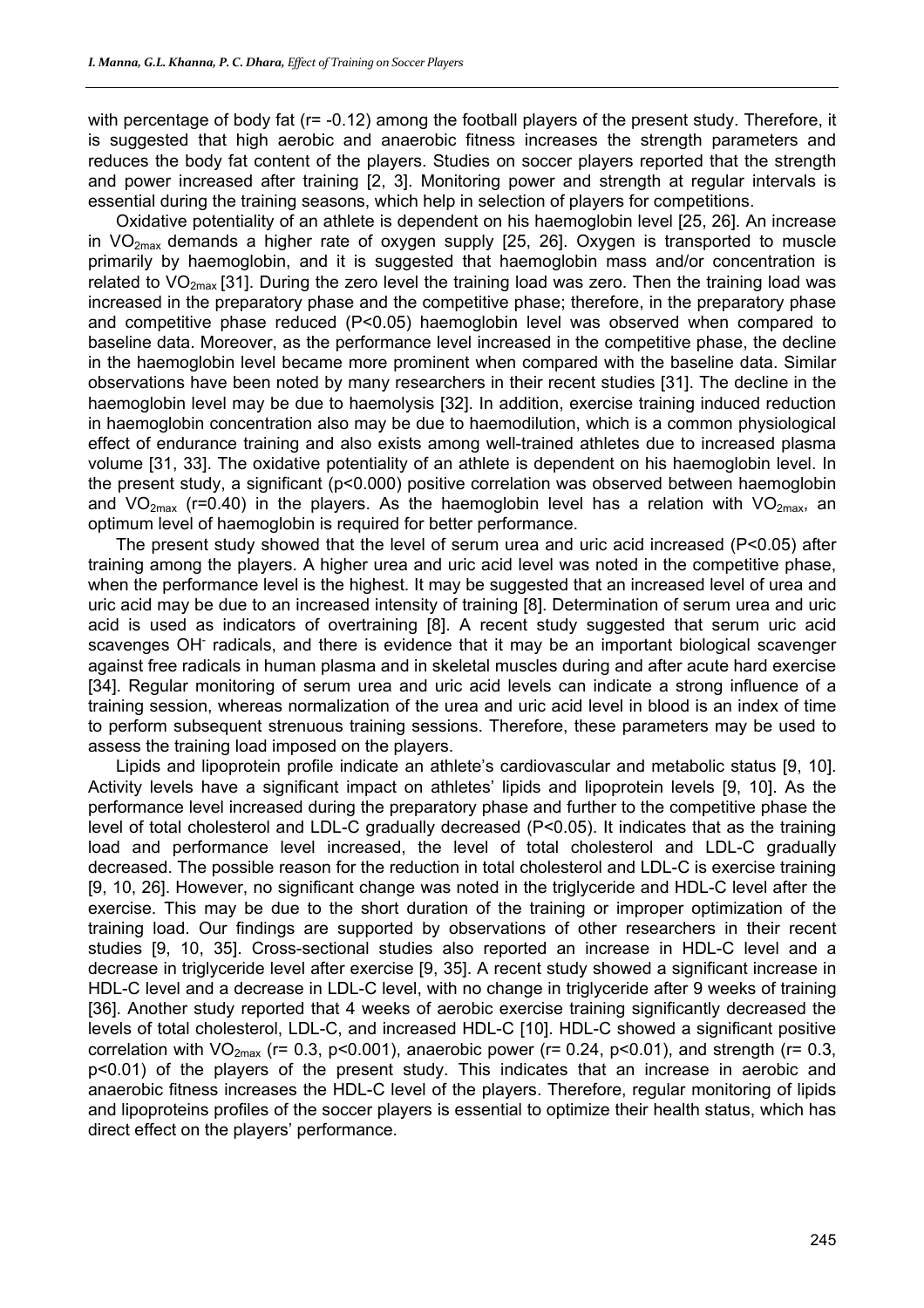# **Conclusion**

Training effects were reflected in various parameters, such as body fat, aerobic capacity, anaerobic power, strength, haemoglobin, urea, uric acid, and lipid profile of the soccer players. These profiles should be taken into consideration while administering training to the players. As the studies on soccer players are limited in India, the data of the present study can be a handy tool and can act as a frame of reference for monitoring of training of soccer players particularly of the under 19-year-old group. This would enable the coaches to assess an athlete's current status and the degree of training adaptability and provide an opportunity to modify the training schedule accordingly to achieve the desired performance.

# *Acknowledgement*

The authors sincerely and wholeheartedly acknowledge the contribution of Sports Authority of India, Indian soccer players, soccer coaches and the colleagues in the laboratory, without whose help the present study would have been very difficult to carry out.

# **References**

- 1. Bompa TO. Periodization Training for Sports. Champaign, IL: Human Kinetics; 1999.
- 2. Hoff J. Training and testing physical capacities for elite soccer players. *J Sports Sci* 2005;23:573-582.
- 3. Reilly T. An Ergonomics model of the soccer training process. *J Sports Sci* 2005;6:561-572.
- 4. Gil SM, Gil J, Ruiz F, et al. Physiological and anthropometric characteristics of young soccer players according to their playing position: relevance for the selection process. *J Strength Cond Res* 2007; 21:438-445.
- 5. Popadic Gacesa JZ, Barak OF, Grujic NG. Maximal anaerobic power test in athletes of different sport disciplines. *J Strength Cond Res* 2009;23:751-755.
- 6. Miller TA, Thierry-Aguilera R, Congleton JJ, et al. Seasonal changes in VO<sub>2max</sub> among Division 1A collegiate women soccer players. *J Strength Cond Res* 2007;21:48-51.
- 7. Nielsen MS, Weber RE. Antagonistic interaction between oxygenation-linked lactate and CO<sub>2</sub> binding to human hemoglobin. *Comp Biochem Physiol Mol Integr Physiol* 2007;146:429-434.
- 8. Urhausen A, Kindermann W. Diagnosis of over training: what tools do we have? *Sport Med* 2002;32:95- 102.
- 9. Kelley GA, Kelley KS. Impact of progressive resistance training on lipids and lipoproteins in adults: a meta-analysis of randomized controlled trials. *Prev Med* 2009;48:9-19.
- 10. Altena TS, Michaelson JL, Ball SD, Guilford BL, Thomas TR. Lipoprotein subfraction changes after continuous or intermittent exercise training. *Med Sci Sports Exerc* 2006;38:367-372.
- 11. Jonson BL, Nelson JK. Practical measurements for evaluation in physical education. London: Macmillan Publishing Co; 1996.
- 12. Durnin JVGA, Womersley J. Body fat assessed from total body density and its estimation from skin fold thickness: measurements on 481 men and women from 16 to 72 years. *Br J Nutr* 1974;32:77-97.
- 13. Siri WE. The gross composition of the body. In: Tobias CA, Lawrence JH, editors. *Advances in Biological and Medical Physics*. New York: Academic Press; 1956, 239-280.
- 14. Astrand PO, Rodhal K. Textbook of work physiology. New York: McGraw-Hill; 1986.
- 15. Inbar O, Bar-Or O, Skinner JS. The Wingate anaerobic test. Champaign IL: Human Kinetics; 1996.
- 16. Mukharjee KL. Medical laboratory technology. A procedure manual for routine diagnostic tests. Vol. I–III. New Delhi: Tata McGraw-Hill Publishing Co. Ltd; 1997.
- 17. Wybenga DR, Di Giorgio J, Pileggi VJ. Manual and automated methods for urea nitrogen measurement in whole serum. *Clin Chem* 1971;17:891-895.
- 18. Martinek RG. Review of methods for determining inorganic phosphorus in biological fluids. *J Am Med Technol* 1970;32:237.
- 19. Schettler G, Nussei E. Massnahmen zur Prävention der Arteriosklerose [in German]. *Arb Med Soz Med Prav Med* 1975;10:25.
- 20. Wybenga DR, Pileggi VJ, Dirstine PH, Di Giorgio J. Direct manual determination of serum total cholesterol with a single stable reagent. *Clin Chem* 1970;16:980-984.
- 21. Friedewald WT, Levy RI, Fredrickson DS. Estimation of the concentration of low density lipoprotein cholesterol in plasma without use of the preparative ultracentrifuge. *Clin Chem* 1972;18:499-501.
- 22. Johnson A, Doherty PJ, Freemont A. Investigation of growth, development, and factors associated with injury in elite schoolboy footballers: prospective study. *BMJ* 2009;338:b490.